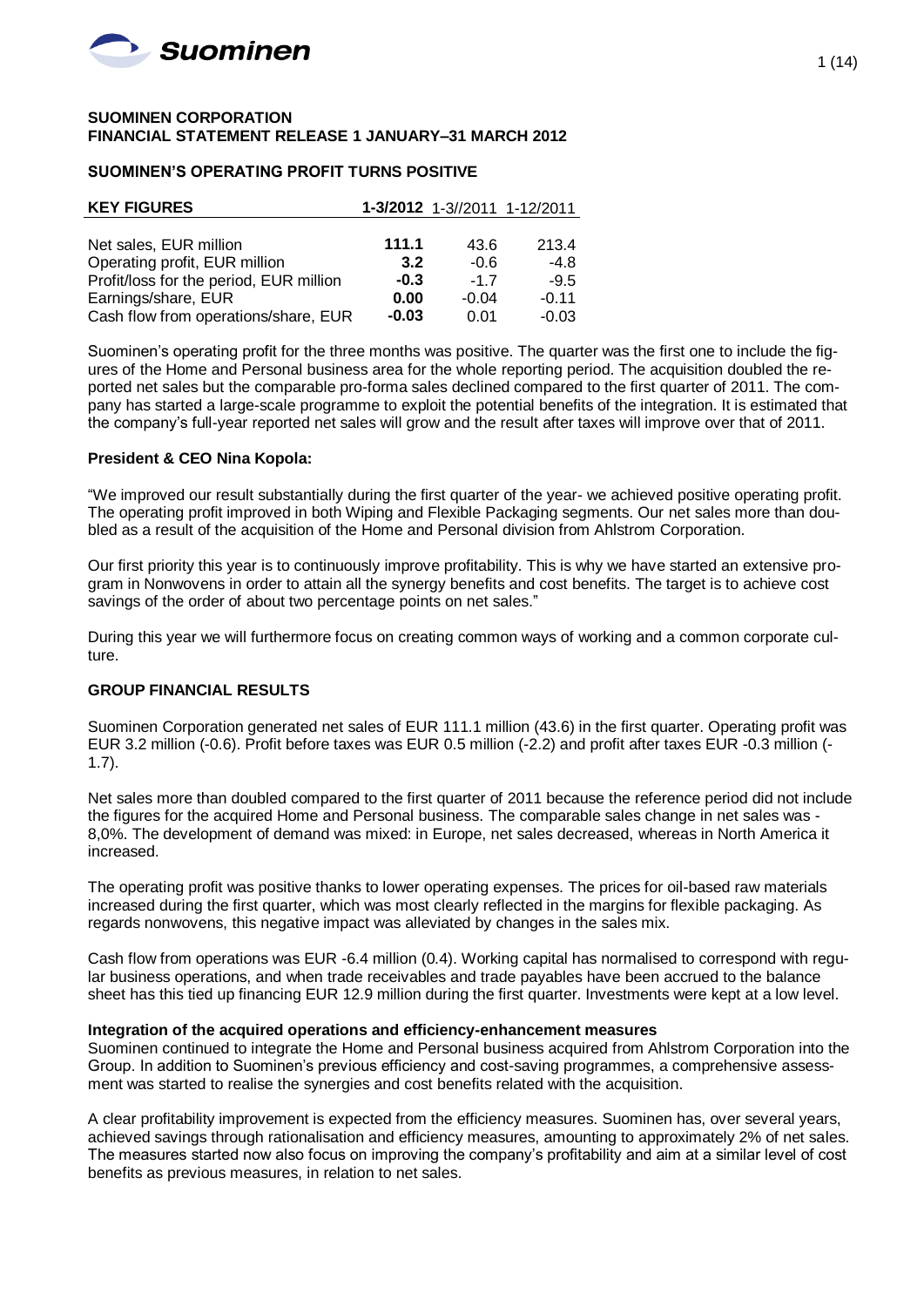

The acquisition of the Brazilian unit belonging to the Home and Personal business area was not finalised according to the previously estimated schedule, i.e. in the first quarter. Final approvals from the competition and permitting authorities are expected during the next few months. The actual operations of the Brazilian plant have developed as planned and its net sales are growing.

#### **Financing**

The Group's interest-bearing net liabilities amounted to EUR 123.5 million (58.0). Cash and bank receivables included the share of the Brazilian transaction, which totaled EUR 25 million and is being held in an escrow account. Repayments of non-current loans were EUR 2.7 million (2.0). Net financial expenses were EUR 2.7 million (1.5) or 2.5 per cent (3.6) of net sales. The increase in financial expenses was caused by the increased borrowing and higher average interest rates on loans. A total of EUR 12.9 million was tied up in working capital (EUR 0.8 million released). The net working capital was increased during the first quarter because the working capital items were not transferred at Home and Personal acquisition and they still kept rising in the first months of the year. Trade receivables amounting to EUR 12.1 million (10.5) were sold to the bank. The equity ratio was 32.8 per cent (25.6) and the net gearing 112.4% (186.1). Cash flow from operations was EUR -6.4 million (0.4) and EUR -0.03 per share (0.01).

#### **Investments**

The company's gross investments in production totalled EUR 0.5 million (1.3). Planned depreciation amounted to EUR 4.9 million (2.1). Nonwovens accounted for EUR 0.3 million (0.5), Codi Wipes for EUR 0.1 million (0.1) and Flexibles for EUR 0.1 million (0.6) of total investments. The Group's investments were in maintenance.

#### **SEGMENT RESULTS**

The net sales of Wiping totalled EUR 97.5 million (27.2) which is over three times higher than during the first quarter of 2011. The segment's operating profit was EUR 3.8 million (-0.3).

Net sales of Nonwovens totaled EUR 85.7 million (14.3). Nonwovens' comparable 3 month sales (pro forma) was on the same level as during the first quarter of previous year. Delivery volumes decreased slightly. The application areas for nonwoven materials are distributed as follows: baby wipes accounted for 50% of sales, household wipes for about 20%, personal care wipes for about 15%, and industrial wipes for 10%. Sales of nonwovens used for household wipes increased, in other application areas sales decreased. Among the product portfolio the position of household wipes and personal care strengthened whereas baby wipes share declined.

Regionally the sales of North American plants increased compared to the pro forma figures with the previous year while sales in Europe declined. The development of Europe net sales was caused by stiffening competition and by the interruption of one spunlace production line in Italy due to a fire damage.

Operating profit turned to profitable mainly due to decreased operational costs. In operational costs there were savings compared to pro forma figures. Integration of Home and Personal business to Suominen Nonwovens lowered the operational costs compared to if the business units would have operated separately.

The prices of oil-based raw materials increased during the first quarter. The costs of Nonwovens were divided more balanced between different raw materials and the consumer changes between these partly softened the price increase.

The work to integrate the business operations has continued intensively during the first months of the year. Key positions have been filled, but it will still take some time to stabilize the whole organization. As part of the Group's cost-saving programme, efficiency measures will be implemented in Nonwovens and the focus will be on utilizing the synergy benefits from the newly created organisation.

Net sales of Codi Wipes, at EUR 13.1 million (14.0), which was 6% less than in the previous year. Sales of hygiene packaging and moist toilet wipes remained at the same level as in the previous year, so the sales decrease came from baby wipes. Average sales prices were on par with the previous year. The unit's operating expenses were on the same level as in the first three months of 2011.

Net sales of Flexibles totalled EUR 13.9 million (16.6), a decrease of 16% from the previous year. Sales of hygiene packaging decreased about 25%, food packaging sales decreased about 20% and retail packaging by about 10%.The price competition in the field is still tight and the price actions made during 2011 caused some customer losses, which now are seen as sales decrease.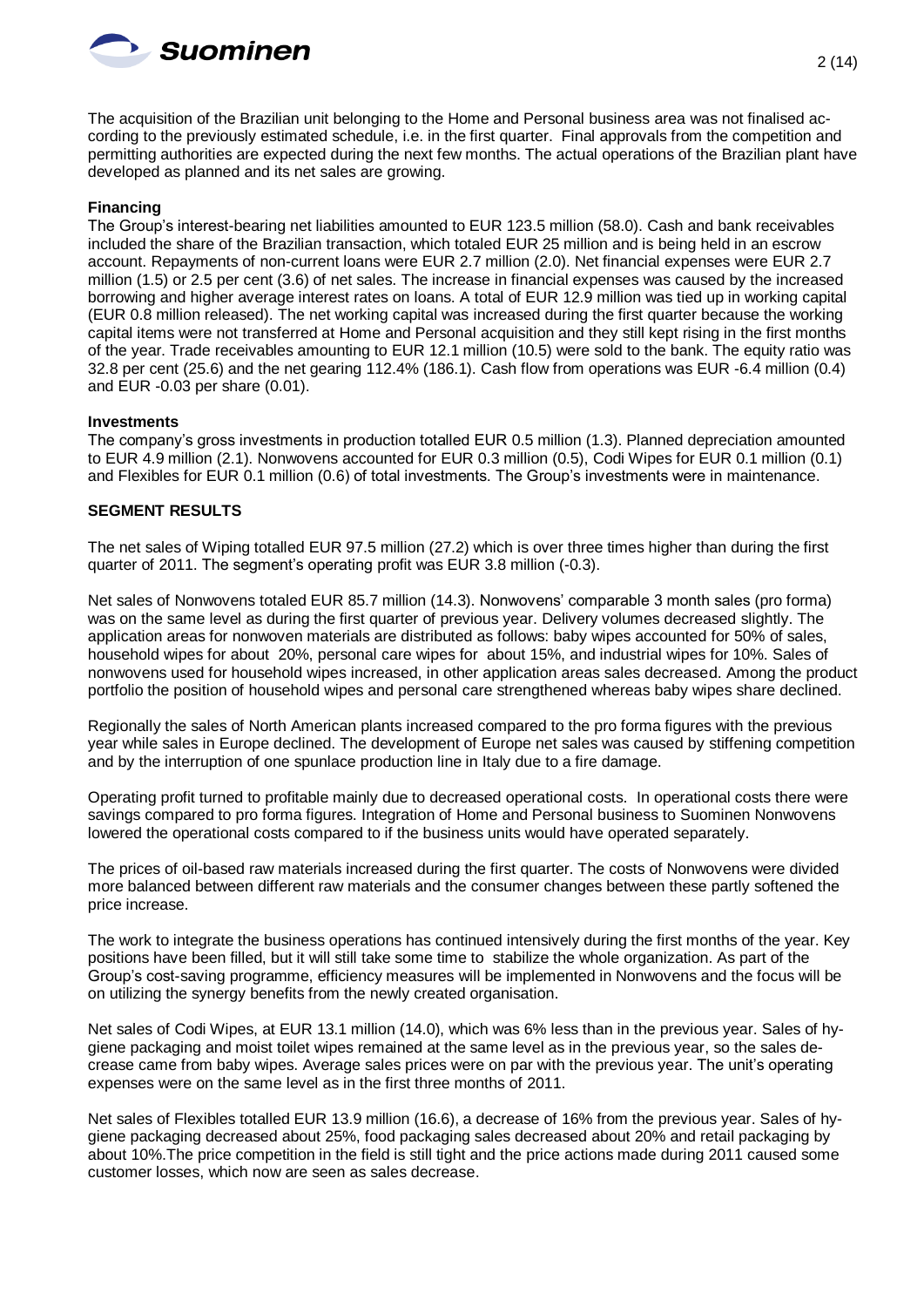

The operating loss of the business unit was EUR -0.1 million (-0.3). The prices of plastic-based raw materials for flexible packaging increased sharply during the first months of the year. It was impossible to compensate for these costs through corresponding increases in sales prices during the period under review. Operating expenses were lower than in the previous year thanks to the rationalisation measures carried out in production in 2011. Flexibles' production plant in Nastola, Finland, was sold during the period under review, resulting in a sales profit of EUR 0.5 million.

## **GENERAL MEETINGS OF SHAREHOLDERS AND INFORMATION ON SHARES**

## **GENERAL MEETING OF SHAREHOLDERS**

The Annual General Meeting of shareholders of Suominen Corporation was held on 4 April, 2012. The Annual General Meeting decided that no dividend is paid for the financial year 2011.

The Annual General Meeting adopted the financial statements and the consolidated financial statements for the financial year 2011 and discharged the members of the Board of Directors and the CEOs from liability.

The Annual General Meeting confirmed the number of members of the Board of Directors to be five (5). The Meeting elected Mr. Risto Anttonen, Mr. Jorma Eloranta, Ms. Suvi Hintsanen, Mr. Hannu Kasurinen and Mr. Heikki Mairinoja as the members of the Board of Directors for the next term of office in accordance with the Articles of Association. The Board of Directors held an organizing meeting after the Annual General Meeting and elected Jorma Eloranta as its Chairman and Risto Anttonen as Deputy Chairman.

PricewaterhouseCoopers Oy, Authorized Public Accountants, was re-elected as auditor of Suominen Corporation for the term expiring at the close of the next Annual General Meeting.

### **SHARE CAPITAL AND SHARES**

#### **Share capital**

The registered number of Suominen's issued shares totals 245,934,122 shares, equaling to EUR 11,860,056.

#### **Amendment of the articles of association**

The Annual General Meeting approved the proposal of the Board of Directors on the amendment of section 1 of the Articles of Association regarding the name of the company so that the company's name in Finnish is Suominen Oyj. The Finnish Trade Register has approved the Finnish company name change on 12 April 2012

#### **Share trading and price**

The number of Suominen Corporation shares traded on NASDAQ OMX Helsinki from 1 January to 31 March 2012 was 665,620 shares, accounting for 0.3% of the share capital and votes. The trading price varied between EUR 0.39 and EUR 0.47. The closing trading price was EUR 0.42, giving the company a market capitalization of EUR 103,267,006 on 31 March 2012.

#### **Own shares**

On 1 January and 31 March 2012, the company Suominen Corporation held 60,298 of its own shares, accounting for 0.0 % of the share capital and votes.

The Annual General Meeting 4 April approved the proposal of the Board of Directors to authorize the Board of Directors to decide on repurchasing a maximum of 3,000,000 company's own shares. The company's own shares shall be repurchased otherwise than in proportion to the holdings of the shareholders by using the nonrestricted equity through public trading on NASDAQ OMX Helsinki Ltd at the market price prevailing at the time of acquisition. The shares shall be repurchased and paid in accordance with the rules of NASDAQ OMX Helsinki Ltd and Euroclear Finland Ltd.

The shares shall be repurchased to be used in company's share-based incentive programs, in order to disburse the remuneration of the members of the Board of Directors, for use as consideration in acquisitions related to the company's business, or to be held by the company, to be conveyed by other means or to be cancelled.

The Board of Directors shall decide on other terms and conditions related to the repurchase of the company's own shares. The repurchase authorization shall be valid until 30 June 2013.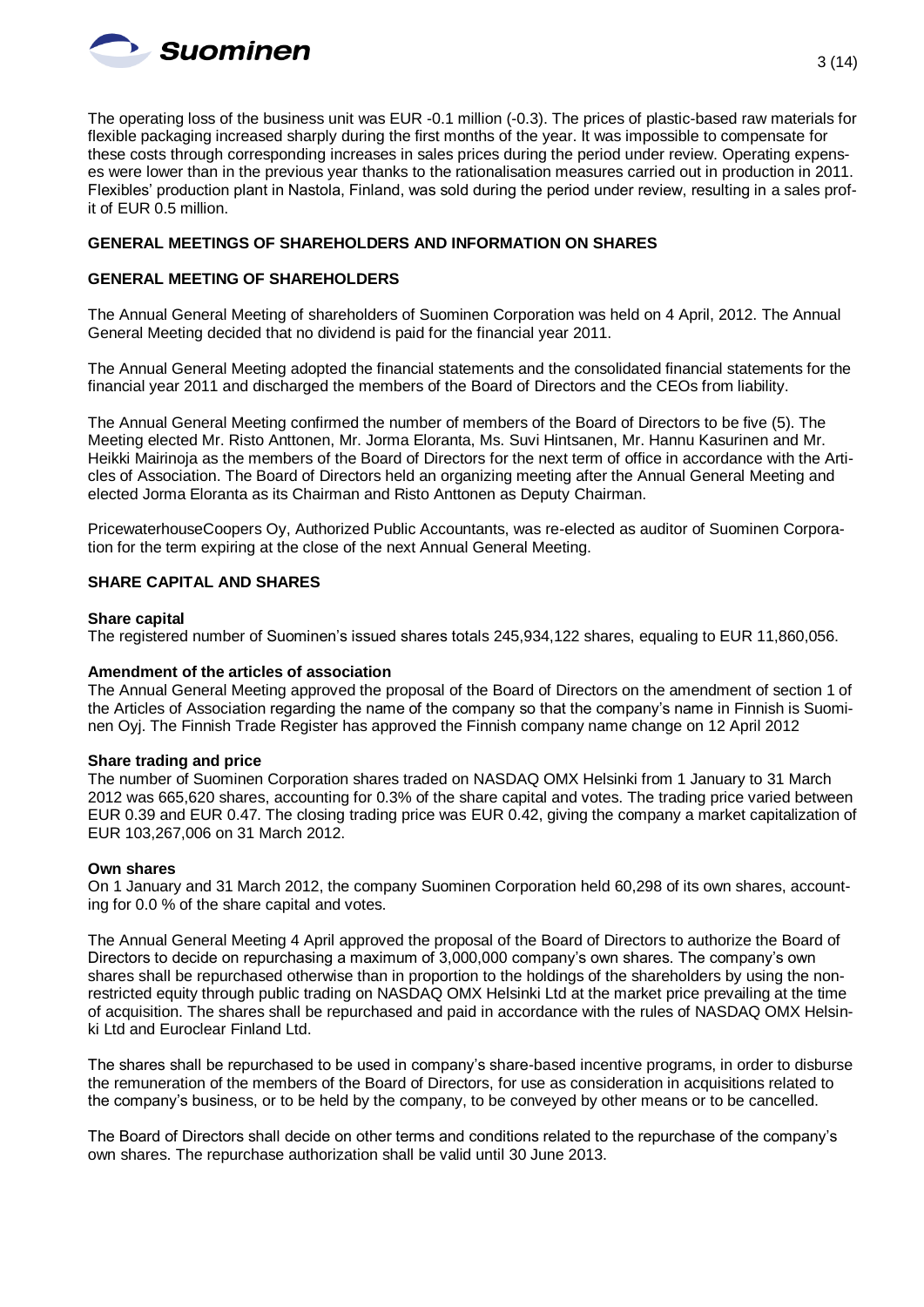

### **Stock options**

Suominen's stock option plan 2009 is currently in effect. A total of 300,000 2009A stock options have been granted at the subscription price of EUR 0.95. A total of 50,000 of these have been returned to the company, i.e. the option right holders still have 250,000 shares. The subscription period for the 2009A stock options is from 2 May 2011 to 30 October 2012. A total of 300,000 2009B stock options have been granted at the subscription price of EUR 0.96. The number of shares that can be subscribed under the stock option is 300,000. The subscription period for the 2009B stock options is from 2 May 2012 to 30 October 2013.

As the registered number of Suominen's issued shares totals 245,934,122, the number of shares may rise to a maximum of 246,484,122 after stock option subscriptions.

## **Authorizing the Board of Directors to decide on the issuance of shares and special rights entitling to shares**

The Annual General Meeting approved the proposal of the Board of Directors to authorize the Board of Directors to decide on issuing new shares and/or conveying the company's own shares held by the company and/or granting special rights entitling to shares referred to in Chapter 10, Section 1 of the Finnish Companies Act. New shares may be issued and the company's own shares may be conveyed to the company's shareholders in proportion to their current shareholdings in the company or by waiving the shareholder's pre-emption right, through a directed share issue if the company has a weighty financial reason to do so, such as using the shares as consideration in possible acquisitions or other arrangements related to the company's business, as financing for investments or using the shares as part of the company's incentive program. The new shares may also be issued in a Free Share Issue to the company itself.

New shares may be issued and the company's own shares held by the company may be conveyed either against payment or for free. A directed share issue may be a Free Share Issue only if there is an especially weighty financial reason both for the company and with regard to the interests of all shareholders in the company. A maximum of 50,000,000 new shares may be issued. A maximum of 3,100,000 of the company's own shares held by the company or its group company may be conveyed. The number of shares to be issued to the company itself together with the shares repurchased to the company on basis of the repurchase authorization shall be at the maximum of 3,100,000 shares. The Board of Directors may grant special rights referred to in Chapter 10, Section 1 of the Finnish Companies Act, which carry the right to receive against payment new shares or own shares held by the company. The right may also be granted to the company's creditor in such a manner that the right is granted on condition that the creditor's receivable is used to set off the subscription price ('Convertible Bond').

The maximum number of new shares that may be subscribed and own shares held by the company that may be conveyed by virtue of the special rights granted by the company is 10,000,000 shares in total which number is included in the maximum number stated earlier (50,000,000). The authorizations shall be valid until 30 June 2013.

#### **Other authorizations granted to the Board of Directors**

The Board of Directors has no other authorizations to issue shares or special rights entitling to shares, option rights and/or convertible bonds.

## **BUSINESS RISKS AND UNCERTAINTIES**

The estimate of net sales development of Suominen is partly based on the forecasts and delivery plans received from the customers. Changes in in the forecasts and in the plans caused by market situation or by customers' stock changes might change Suominen's net sales forecast. Due to the deterioration in the general economic situation and due to cautious consumer purchasing habits the forecasts include uncertainty.

Suominen's customer base is comparatively concentrated, which adds to the customer specific risks. Long-term contracts are being preferred in the case of the largest customers. In practice the customer relationships are long-term and for several years.

Suominen purchases significant amounts of oil- and pulp-based raw materials annually. The raw materials are the biggest cost of operations. Rapid changes in the global market prices of raw materials affect the company's profitability. Extended interruptions of Suominen's main raw materials could disrupt production and have a negative impact on the Group's overall business operations. As Suominen sources its raw materials from a number of major international suppliers, significant interruptions are unlikely.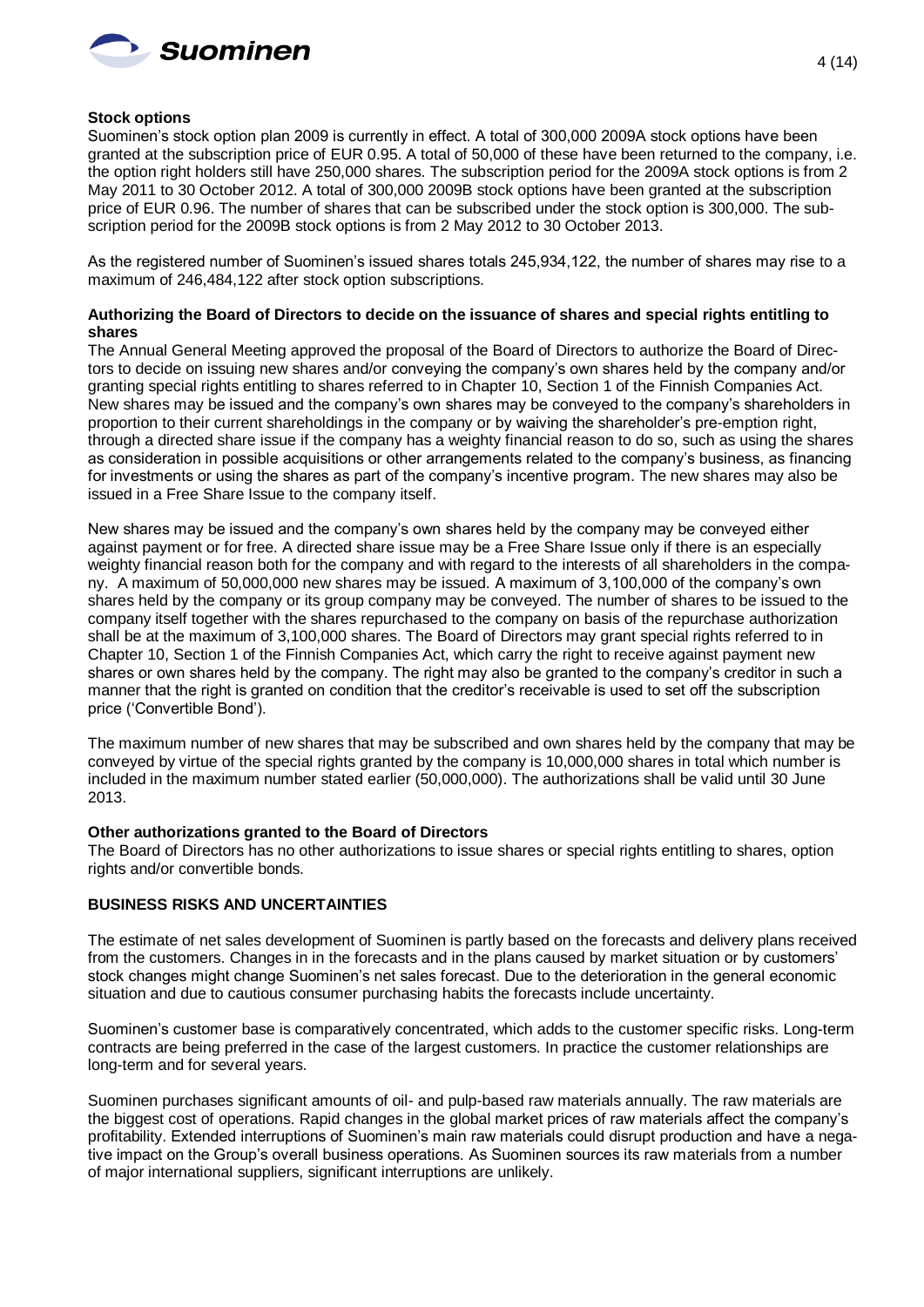

Suominen has no competitors with a completely similar product offering but the company has numerous regional, national and international competitors in its different product groups. There is currently oversupply in several product groups and additional production capacity is planned for Europe in, for example, nonwovens. If Suominen is not able to compete with an attractive product offering, it may lose some of its market share, and the competition may lead to increased pricing pressure on the company's products.

Suominen's efficiency programmes include measures to improve production efficiency, for example through better yields, higher machine speeds and shorter set-up times. The full impact of the efficiency measures will be seen as soon as production volumes grow. Substantial synergy benefits are expected to be realized in the business acquisition. Postponed or failed efficiency measures and synergy exploitation will have a negative impact on the company's profit.

Group's damage risks are insured in order to guarantee continuity of operations. In autumn 2011 a fire broke out at the Mozzate plant in Italy, causing damage to one of the production lines. As Suominen has valid damage and business interruption insurance, it is expected that the damage will be compensated and the financial losses caused by the interruption of business will be covered. The incident, however, bears greater risks than usual in terms of restoring the situation to how it was before the fire.

Suominen's credit arrangements include covenants that the company must meet. The financial covenants included in the credit agreement of EUR 150 million concluded in October 2011 are the net-debt-to-EBITDA, and the company's debt/equity ratio. At year-end 2012, Suominen's net debts cannot be greater than 3.2 times the EBITDA, and the company's debt/equity ratio must be less than 100%. These key figures in the Q1 2012 report were 3.9 and 99%. The credit covenants were determined in in connection with the acquisition, which increased the risks of banks. Now that the integrated operations are stabilizing, Suominen and banks have agreed to continue negotiations to check credit terms and to stabilize financing.

The sensitivity of Suominen's goodwill to changes in business conditions is described in the notes to the financial statements 2011. Actual cash flows may deviate from the forecasted future discounted cash flows, as the long economic life-time of the company's non-current assets, and changes in the estimated product prices, production costs, and interest rates used in discounting may result in write-downs.

General risks related to business operations are described in the Report of Board of Directors in the Annual Report 2011.

## **OUTLOOK**

Suominen's products are used in daily consumer goods, such as wet wipes and plastic packaging. The general economic situation determines the development of consumer demand, even though the demand for consumer goods is not very cyclical in nature. Consumers' cautious purchasing behavior is expected to continue hand in hand with muted economic growth. Supply exceeds demand for many of Suominen's products, especially in Europe, and new production capacity is even being built in some product groups.

The company estimates the trend in demand for its products on the basis of both the general market situation and, above all, on the basis of the framework agreements drawn up with its clients. Suominen estimates that demand for its products will remain at the level of 2011. In Europe the demand will decrease while in North America the sales will increase. In South America and in Eastern Europe, the sales are estimated to grow. There will be no significant change in the comparable sales volumes compared to the previous year.

Suominen's most substantial cost factor – the price development of oil- and pulp-based raw material – was in decline at the end of 2011. During the first quarter oil prices have risen steeply. Chiefly on the basis of the price trend in oil raw materials, it is estimated that Suominen's raw material prices stay on the level of the first quarter. Suominen will continue to streamline its operating costs and the company has launched a separate project to ensure the realization of synergy benefits related to the acquisition of the Home and Personal business. The target is to achieve a couple of per cent cost benefits comparable to net sales. Suominen will focus on developing its core business.

The Brazilian unit business transaction of the Home and Personal is expected to be realized once approval from the Brazilian authorities has been obtained in the second quarter of 2012.

Suominen's net sales will increase considerably as the Home and Personal business's figures are included in the Group's net sales. It is estimated that the result after taxes for the year will improve over that of 2011.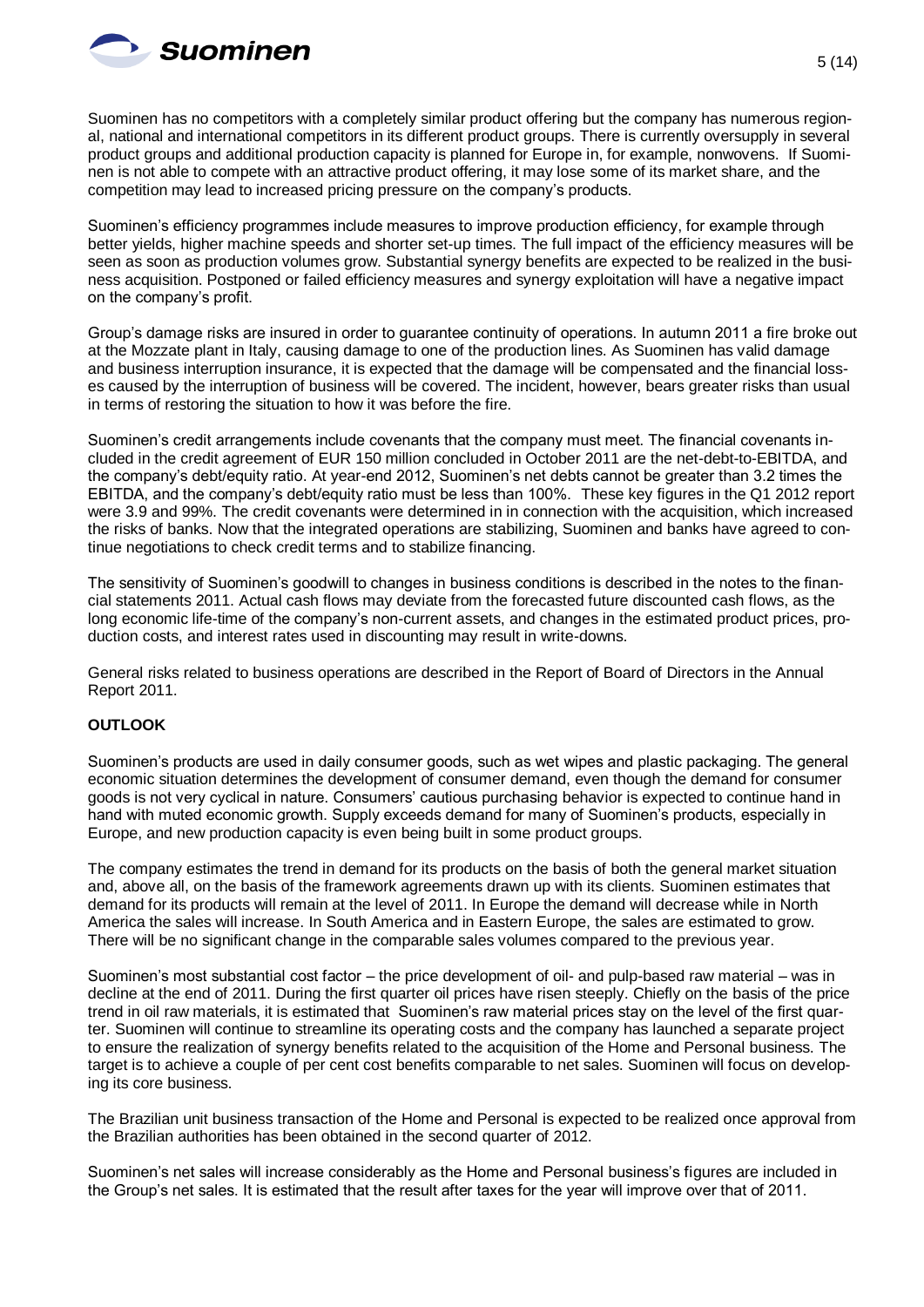

### **SUOMINEN CORPORATION CONSOLIDATED 1 JANUARY – 31 MARCH 2012**

These financial statemetns have been prepared in compliance with IAS 34 Interim Financial Reporting. Principles for preparing the interim report are the same as those used for preparing the financial statements for 2011, and this interim report should be read parallel to the financial statements for 2011. Changes to published accounting standards and interpretations, together with the new accounting standards that came into force on 1 January 2012, are presented in the financial statements for 2011.

All calculations in this financial statement have been prepared in compliance with the revised IAS 1 standard, 'Presentation of Financial Statements'. This standard is aimed at improving users' ability to analyse and compare the information given in financial statements by separating changes in equity of an entity arising from transactions with owners from other changes in equity. Non-owner changes in equity will be presented in the statement of comprehensive income.

The figures in these financial statements have not been audited.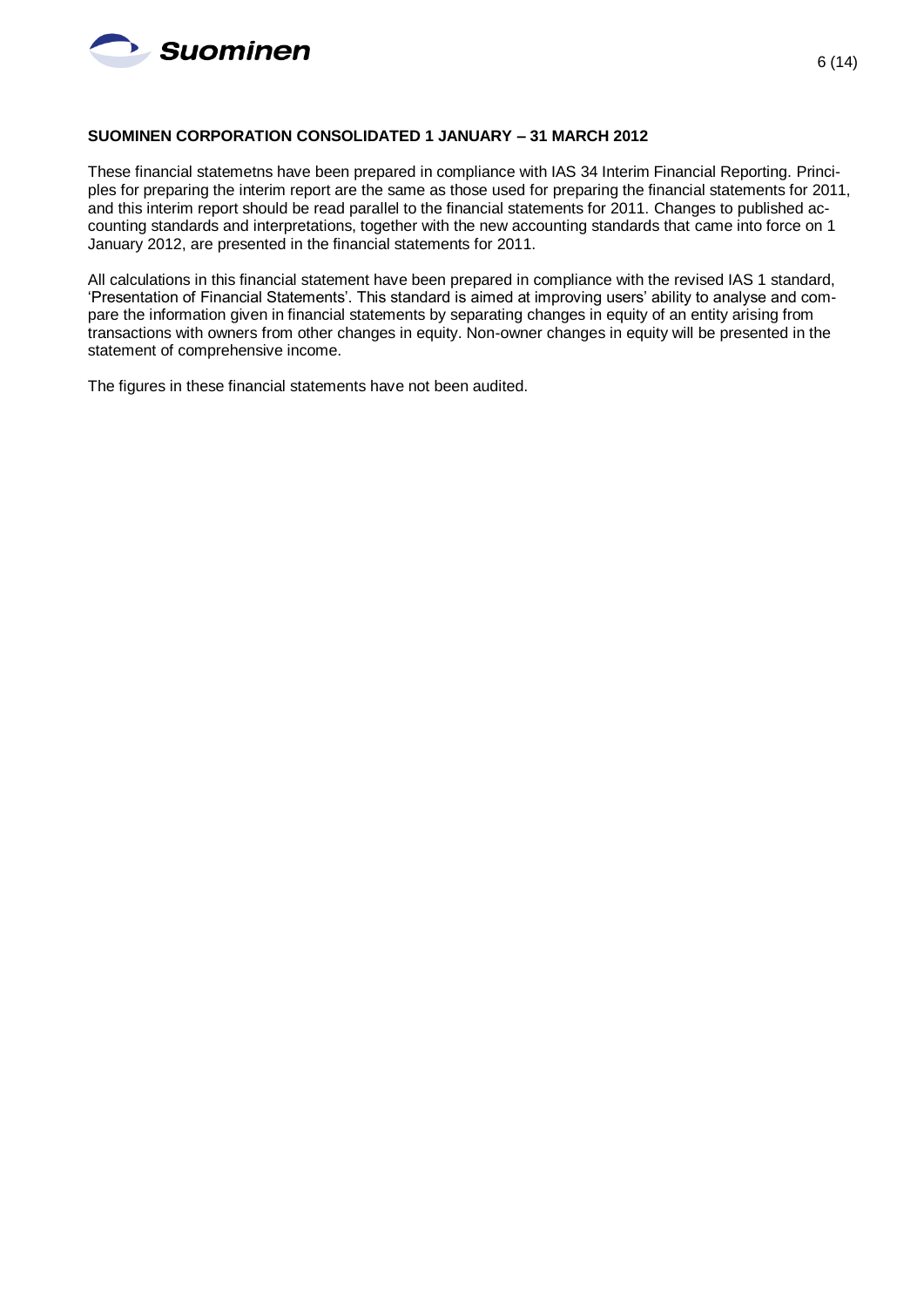

# **BALANCE SHEET**

| <b>EUR 1 000</b>                                         | 3/2012         | 3/2011      | 12/2011         |
|----------------------------------------------------------|----------------|-------------|-----------------|
| Assets                                                   |                |             |                 |
| Non-current assets                                       |                |             |                 |
| Goodwill                                                 | 34 298         | 18 498      | 34 298          |
| Intangible assets                                        | 12 808         | 773         | 13 146          |
| Tangible non-current assets                              | 133 171        | 51 876      | 139 886         |
| Available-for-sale financial assets                      | 206            | 212         | 212             |
| Held-to-maturity investments                             | 438            | 421         | 445             |
| Deferred tax assets                                      | 2766           | 1753        | 2756            |
| Non-current assets, total                                | 183 687        | 73 533      | 190 743         |
|                                                          |                |             |                 |
| <b>Current assets</b>                                    |                |             |                 |
| Inventories                                              | 44 241         | 25 218      | 45 972          |
| Trade receivables                                        | 54 778         | 15 653      | 41 798          |
| Other current receivables<br>Income tax receivables      | 18 061<br>1470 | 3617<br>252 | 17 480<br>1 205 |
| Financial assets on escrow                               | 25 000         |             | 25 000          |
| Cash at bank and in hand                                 | 8 0 3 9        | 3 3 7 9     | 15 887          |
| Current assets, total                                    | 151 589        | 48 119      | 147 342         |
|                                                          |                |             |                 |
| Assets, total                                            | 335 276        | 121 652     | 338 085         |
| <b>Shareholders' equity and liabilities</b>              |                |             |                 |
| Equity attributable to owners of the parent compa-<br>ny |                |             |                 |
| Share capital                                            | 11 860         | 11 860      | 11 860          |
| Share premium account                                    | 24 681         | 24 681      | 24 681          |
| Invested non-restricted equity fund                      | 97 054         | 9708        | 97 054          |
| Fair value and other reserves                            | $-423$         | 268         | $-484$          |
| <b>Translation differences</b>                           | 740            | 540         | $-637$          |
| Other shareholders' equity                               | $-24025$       | $-15880$    | $-23737$        |
| Shareholders' equity, total                              | 109887         | 31 177      | 108 737         |
|                                                          |                |             |                 |
| Liabilities<br>Non-current liabilities                   |                |             |                 |
| Deferred tax liabilities                                 | 2686           | 2642        | 3661            |
| Provisions                                               | 280            | 280         | 280             |
| Capital loans                                            |                | 2 0 0 0     | 920             |
| Other non-current liabilities                            | 1 2 1 8        |             | 1 2 3 4         |
| Interest-bearing liabilities                             | 134 142        | 38 0 34     | 139 961         |
| Non-current liabilities, total                           | 138 326        | 42 956      | 146 056         |
|                                                          |                |             |                 |
| <b>Current liabilities</b>                               |                |             |                 |
| Interest-bearing liabilities                             | 21 471         | 19 459      | 19 929          |
| Capital Ioans                                            | 920            | 2 0 0 0     | 920             |
| Income tax liabilities                                   | 2 0 8 1        | 200         | 724             |
| Trade payables and other current liabilities             | 62 587         | 25 860      | 61 720          |
| Current liabilities, total                               | 87 063         | 47 519      | 83 292          |
| Liabilities, total                                       | 225 389        | 90 475      | 229 248         |
| Shareholders' equity and liabilities, total              | 335 276        | 121 652     | 338 085         |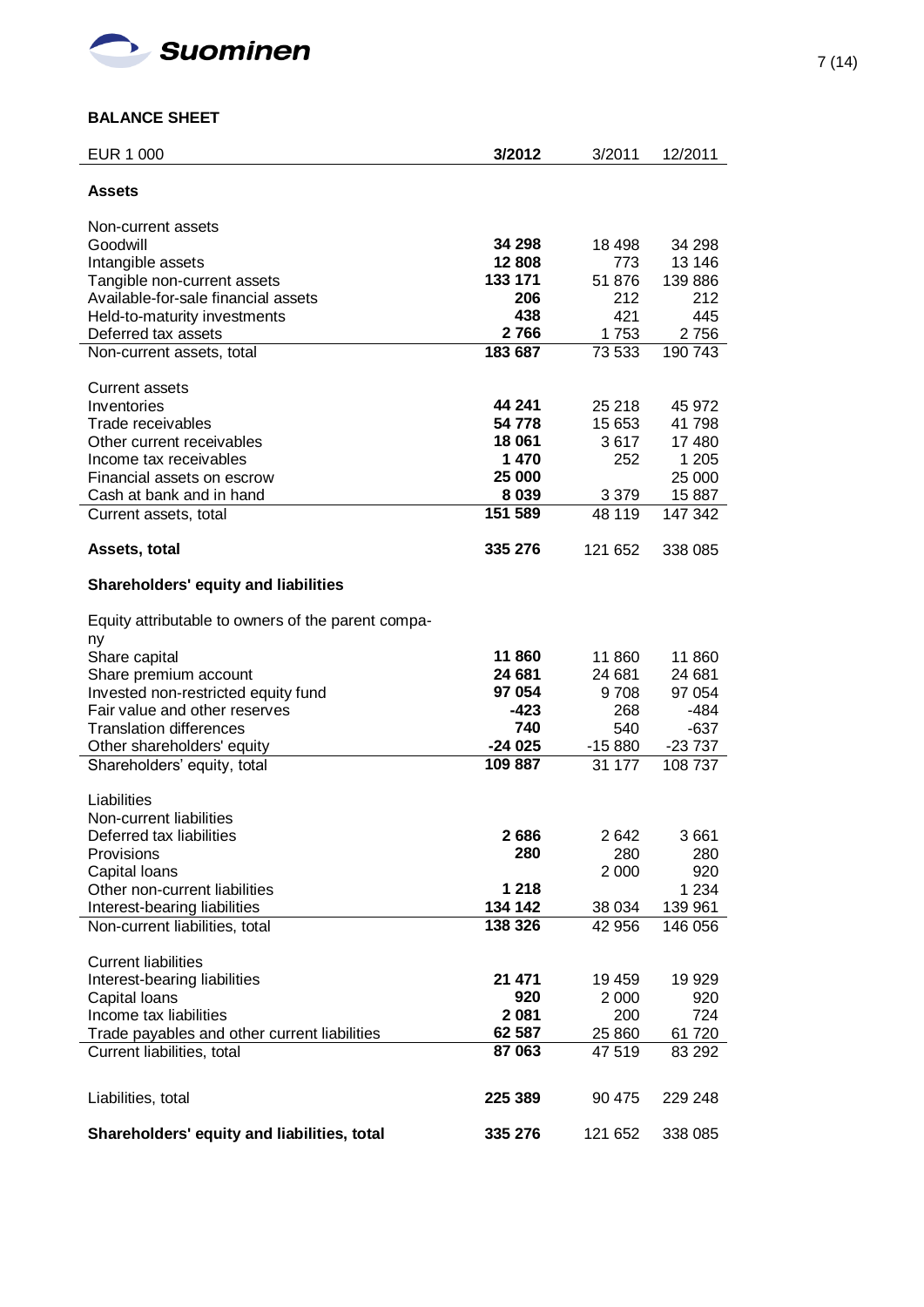

# **STATEMENT OF INCOME**

| EUR 1 000                         | 1-3/2012  | $1 - 3/2011$ | 1-12/2011 |
|-----------------------------------|-----------|--------------|-----------|
|                                   |           |              |           |
| <b>Net sales</b>                  | 111 087   | 43 557       | 213 350   |
| Cost of goods sold                | $-102083$ | -41 773      | $-205507$ |
| <b>Gross profit</b>               | 9 0 0 4   | 1784         | 7842      |
| Other operating income            | 2456      | 963          | 4 9 0 5   |
| Sales and marketing expenses      | $-1859$   | $-843$       | $-4050$   |
| Research and development          | $-711$    | $-502$       | $-1866$   |
| Administration expenses           | $-5515$   | $-1838$      | - 8 4 9 2 |
| Other operating expenses          | -185      | $-176$       | $-3168$   |
| <b>Operating profit</b>           | 3 1 9 0   | $-612$       | $-4829$   |
| Financial income and expenses     | -2 731    | $-1547$      | $-5197$   |
| Profit before income taxes        | 459       | $-2159$      | $-100026$ |
| Income taxes                      | $-750$    | 424          | 494       |
| <b>Profit/loss for the period</b> | -291      | $-1735$      | $-9531$   |
|                                   |           |              |           |
| Earnings/share, EUR               | 0.00      | $-0.04$      | -0.11     |

# **STATEMENT OF COMPREHENSIVE INCOME**

| EUR 1 000                                   | 1-3/2012 | 1-3/2011 | 1-12/2011 |
|---------------------------------------------|----------|----------|-----------|
| Profit/loss for the period                  | -291     | $-1735$  | -9 531    |
| Other comprehensive income                  |          |          |           |
| Currency translation differences on foreign |          |          |           |
| operations                                  | 1095     | 34       | $-1.595$  |
| Fair value changes of cash flow hedges      | 63       | -537     | $-1731$   |
| Other reclassifications                     | -3       | -9       | $-20$     |
| Income tax on other comprehensive income    | 280      | 131      | 906       |
| Other comprehensive income, total           | 1435     | -381     | $-2440$   |
| Total comprehensive income for the period   | 1 144    | $-2116$  | -11 972   |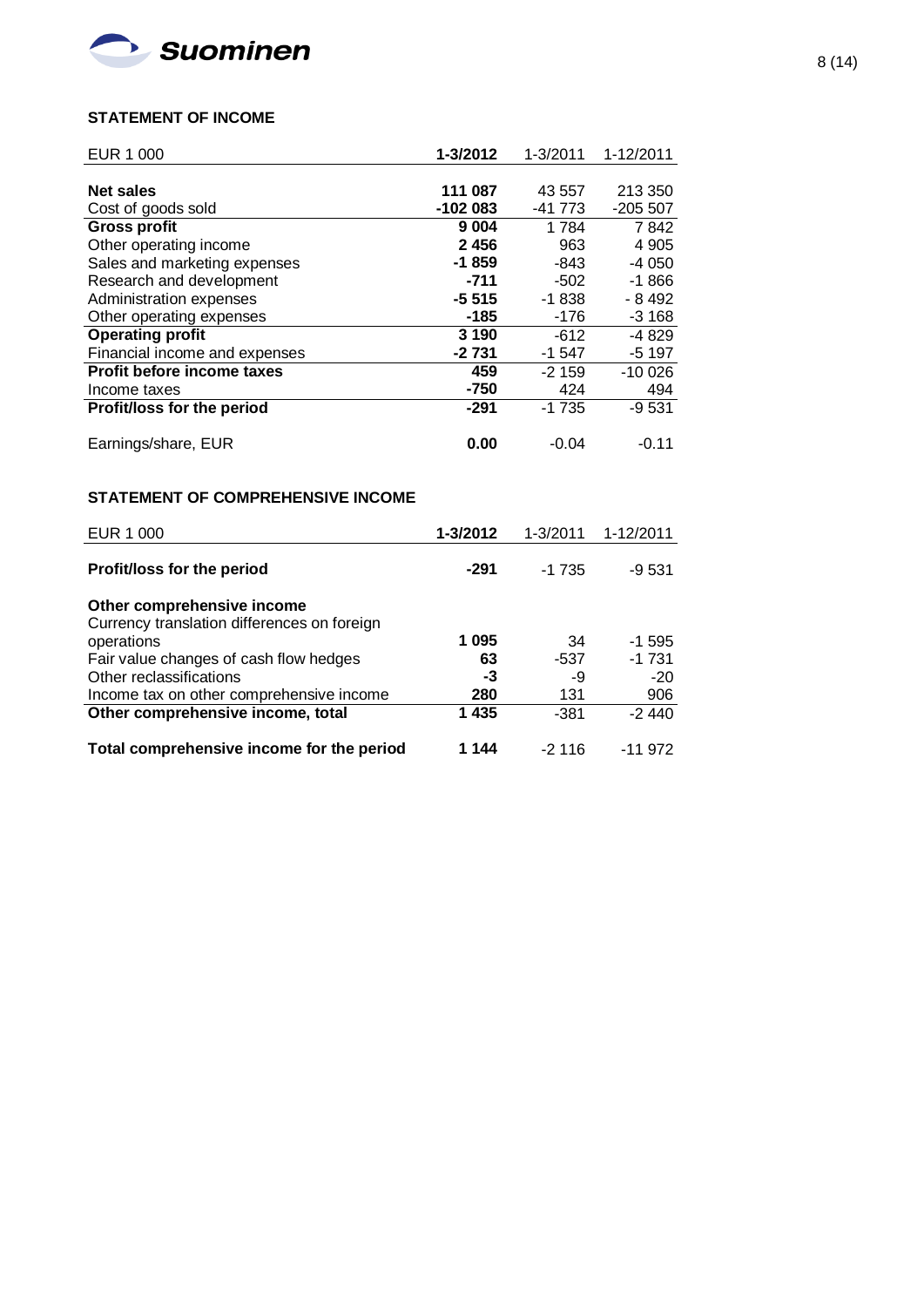

# **STATEMENT OF CHANGES IN SHAREHOLDERS' EQUITY**

| <b>Total equity at</b><br>31 Mar. 2012 | 860<br>11        | 24 681                      | 97 054                                           | -43 | 740                                            | $-379$        | $-24025$             | 109887  |
|----------------------------------------|------------------|-----------------------------|--------------------------------------------------|-----|------------------------------------------------|---------------|----------------------|---------|
| Share-based<br>payments                |                  |                             |                                                  |     |                                                |               | 6                    | 6       |
| Other compre-<br>hensive income        |                  |                             |                                                  |     | 1 377                                          | 61            | -3                   | 1 4 3 5 |
| Profit/loss for the<br>period          |                  |                             |                                                  |     |                                                |               | $-291$               | $-291$  |
| Total equity at<br>1 Jan. 2012         | 11860            | 24 861                      | 97 054                                           | -43 | -637                                           | -440          | $-23738$             | 108 737 |
| EUR 1 000                              | Share<br>capital | Share<br>premium<br>account | Invested<br>non-<br>restricted<br>equity<br>fund |     | Own Translation<br>shares differences reserves | Fair<br>value | Retained<br>earnings | Total   |

|                                                                                 | Share     | Share<br>premium | Invested<br>non-<br>restricted |        | Own Translation | Fair<br>value | Retained      |                   |
|---------------------------------------------------------------------------------|-----------|------------------|--------------------------------|--------|-----------------|---------------|---------------|-------------------|
| EUR 1 000                                                                       | capital   | account          | equity fund                    | shares | differences     | reserves      | earnings      | Total             |
| Total equity at<br>1 Jan. 2011                                                  | 11 860    | 24 681           | 9708                           | $-163$ | 515             | 828           | $-14143$      | 33 286            |
| Profit/loss for the<br>period<br>Other compre-<br>hensive income<br>Share-based |           |                  |                                |        | 25              | $-397$        | $-1735$<br>-9 | $-1735$<br>$-381$ |
| payments                                                                        |           |                  |                                |        |                 |               |               | 7                 |
| Total equity at<br>31 Mar. 2011                                                 | 860<br>11 | 24 681           | 9708                           | $-163$ | 540             | 431           | $-15880$      | 31<br>177         |

|                                                                  | Share   | Share<br>premium | Invested<br>non-<br>restricted<br>equity | Own    | Translation          | Fair<br>value | Retained         |                    |
|------------------------------------------------------------------|---------|------------------|------------------------------------------|--------|----------------------|---------------|------------------|--------------------|
| EUR 1 000                                                        | capital | account          | fund                                     | shares | differences reserves |               | earnings         | Total              |
| Total equity at<br>1 Jan. 2011                                   | 11 860  | 24 681           | 9708                                     | -163   | 515                  | 828           | $-14.143$        | 33 286             |
| Profit/loss for the<br>period<br>Other compre-<br>hensive income |         |                  |                                          |        | $-1152$              | $-1268$       | $-9531$<br>$-20$ | $-9531$<br>$-2440$ |
| Share-based<br>payments<br>Share issue<br>Conveyance of          |         |                  | 87 346                                   |        |                      |               | 26               | 26<br>87 346       |
| own shares                                                       |         |                  |                                          | 120    |                      |               | -69              | 51                 |
| Total equity at<br>31 Dec. 2011                                  | 11 860  | 24 681           | 97 054                                   | -43    | -637                 | -440          | $-23738$         | 108 737            |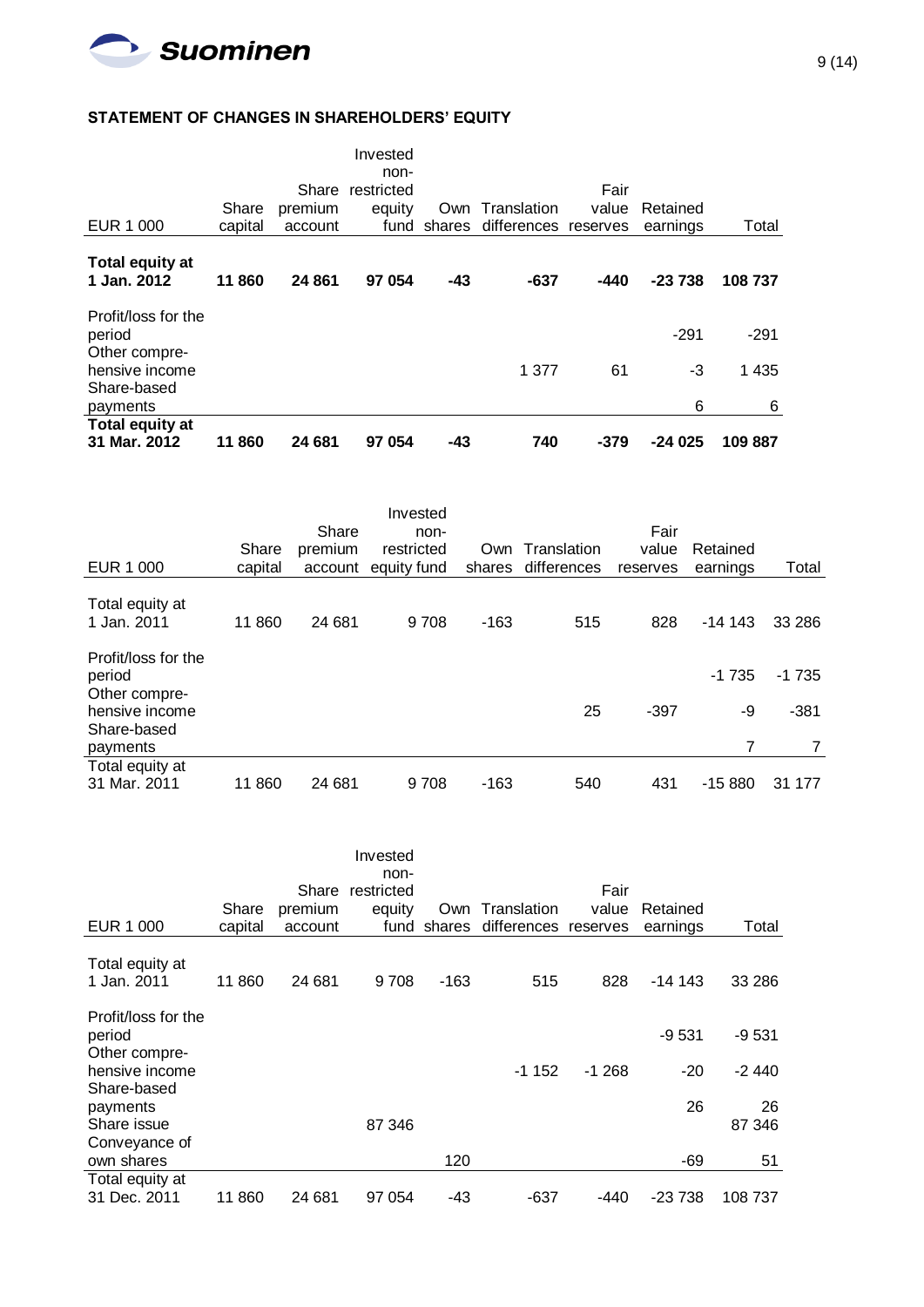

## **CASH FLOW STATEMENT**

| EUR 1 000                                     | 1-3/2012 | 1-3/2011 | 1-12/2011 |
|-----------------------------------------------|----------|----------|-----------|
|                                               |          |          |           |
| <b>Operations</b>                             |          |          |           |
| Operating profit                              | 3 1 9 0  | $-612$   | -4 829    |
| Total adjustments                             | 4 4 3 0  | 2 0 5 1  | 9459      |
| Cash flow before change in working capital    | 7 621    | 1439     | 4 630     |
| Change in working capital                     | $-12872$ | 820      | 1 907     |
| <b>Financial items</b>                        | $-1085$  | $-1811$  | $-9833$   |
| Taxes paid                                    | -108     | -1       | 397       |
| Cash flow from operations                     | $-6444$  | 447      | $-2898$   |
|                                               |          |          |           |
| <b>Investment payments</b>                    |          |          |           |
| Investments in tangible and intangible assets | $-714$   | $-633$   | $-4231$   |
| Investments in acquired business operations   |          |          | $-139810$ |
| Proceeds from disposal of fixed assets        |          |          |           |
| and other proceeds                            | 1867     | 102      | 1 628     |
| Cash flow from investing activities           | 1 1 5 3  | $-531$   | $-142414$ |
|                                               |          |          |           |
| <b>Financing</b>                              |          |          |           |
| Non-current loans drawn                       |          | 2 2 4 6  | 148 250   |
| Repayments of non-current loans               | $-1731$  |          | -48 563   |
| Repayments of capital loans                   | $-920$   | $-2000$  | $-4160$   |
| Repurchase and conveyance of own shares       |          |          | 51        |
| Share issue                                   |          |          | 87 346    |
| Cash flow from financing                      | $-2651$  | 246      | 182 924   |
|                                               |          |          |           |
| Change in cash and cash equivalents *         | -7942    | 162      | 37 613    |

# \* Includes also the change in restricted financial assets.

| <b>KEY FIGURES</b>                   | 1-3/2012 | $1 - 3/2011$ | 1-12/2011 |
|--------------------------------------|----------|--------------|-----------|
|                                      |          |              |           |
| Net sales, change, % *               | 155.0    | 9.1          | 24.7      |
| Gross profit, % **                   | 8.1      | 5.6          | 4.9       |
| Operating profit, % **               | 2.9      | $-1.4$       | $-2.2$    |
| Financial income and expenses, % **  | $-2.5$   | $-3.5$       | $-2.4$    |
| Profit before income taxes, % **     | 0.4      | $-4.9$       | $-4.6$    |
| Profit for the period, % **          | $-0.3$   | $-3.9$       | $-4.4$    |
| Earnings/share, EUR                  | 0.00     | $-0.04$      | $-0.11$   |
|                                      |          |              |           |
| Equity/share, EUR                    | 0.44     | 0.66         | 0.44      |
| Cash flow from operations/share, EUR | $-0.03$  | 0.01         | $-0.03$   |
| Return on equity (ROE), %            | $-1.1$   | $-21.5$      | $-20.9$   |
| Return on invested capital (ROI), %  | 4.6      | $-2.5$       | $-3.7$    |
| Equity ratio, %                      | 32.8     | 25.6         | 32.2      |
| Gearing, %                           | 112.4    | 186.1        | 111.0     |
| Gross investments, EUR 1 000         | 524      | 1 2 6 4      | 3 9 64    |
| Depreciation, EUR 1 000              | 4 9 0 9  | 2 1 1 6      | 9835      |

\* Compared with the corresponding period of the previous year.

\*\* As of net sales.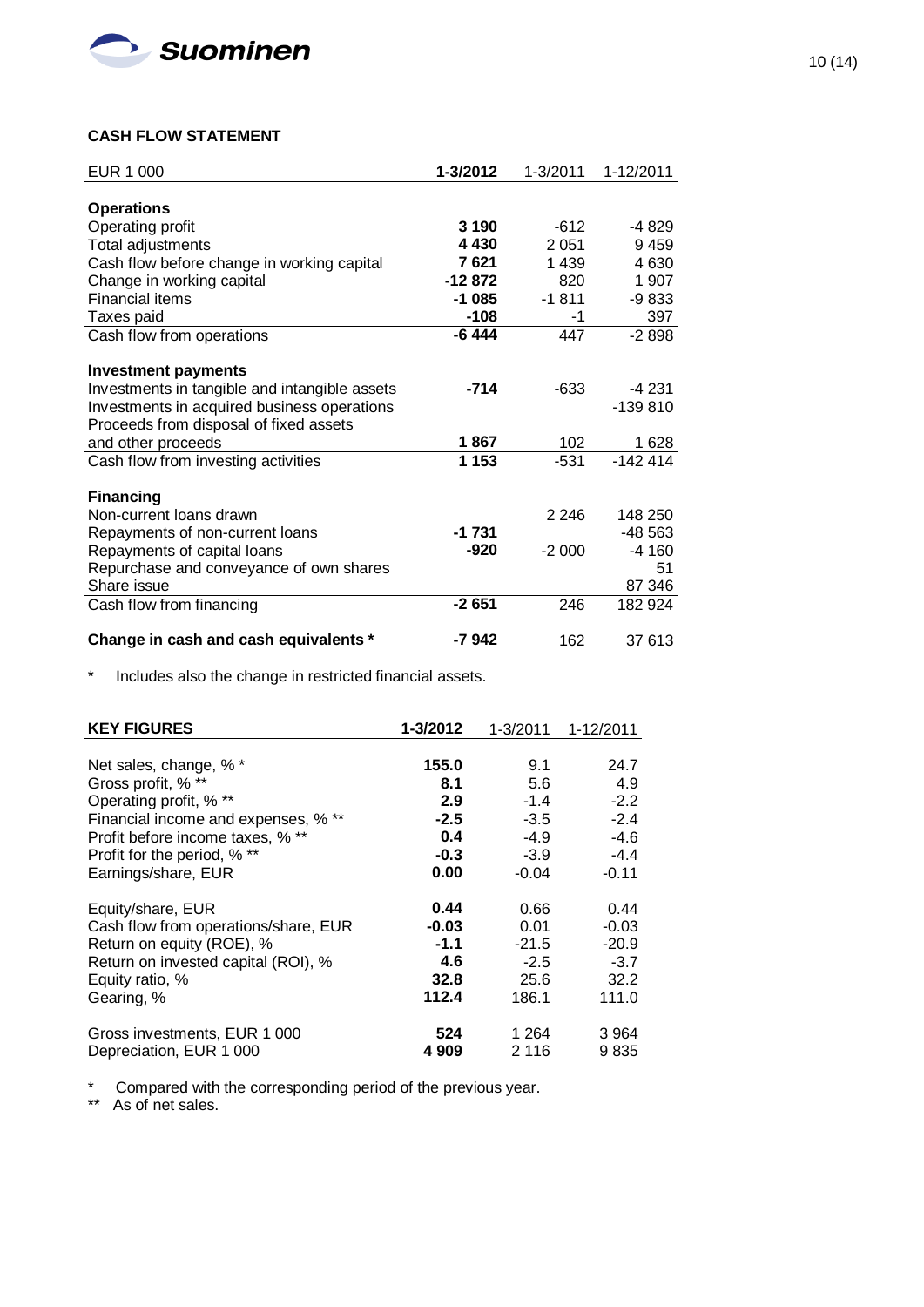

# **SEGMENT REPORTING**

# **Wiping**

| <b>EUR 1 000</b>           | 1-3/2012 |          | 1-3/2011 Change % | 1-12/2011 |
|----------------------------|----------|----------|-------------------|-----------|
|                            |          |          |                   |           |
| Net sales<br>- Codi Wipes  | 13 118   | 13 985   | $-6.2$            | 55 623    |
| - Nonwovens                | 85 673   | 14 345   | 497.2             | 99 182    |
| - eliminations             | $-1333$  | $-1131$  | 17.9              | $-5431$   |
| Total                      | 97 458   | 27 200   | 258.3             | 149 374   |
|                            |          |          |                   |           |
| Operating profit           | 3751     | $-298$   |                   | $-3072$   |
| % of net sales             | 3.8      | $-1.1$   |                   | $-2.0$    |
| Assets                     | 313 242  | 69 644   |                   | 309 180   |
| Liabilities                | 50 676   | 13 635   |                   | 49 616    |
| Net assets                 | 262 567  | 56 010   |                   | 259 564   |
| Investments                | 372      | 630      |                   | 1910      |
| Depreciation               | 3818     | 1 3 2 4  |                   | 6 5 24    |
|                            |          |          |                   |           |
| Average personnel          | 761      | 342      |                   | 418       |
| <b>Flexibles</b>           |          |          |                   |           |
| <b>EUR 1 000</b>           | 1-3/2012 | 1-3/2011 | Change %          | 1-12/2011 |
|                            |          |          |                   |           |
| Net sales                  | 13 906   | 16 561   | $-16.0$           | 64 848    |
| Operating profit           | -92      | $-257$   |                   | -69       |
| % of net sales             | $-0.7$   | $-1.6$   |                   | $-0.1$    |
| Assets                     | 42 804   | 46 741   |                   | 44 372    |
| Liabilities                | 10 239   | 12853    |                   | 11 175    |
| Net assets                 | 32 565   | 33 888   |                   | 33 197    |
| Investments                | 79       | 591      |                   | 1851      |
| Depreciation               | 751      | 786      |                   | 3 0 4 9   |
|                            |          |          |                   |           |
| Average personnel          | 446      | 505      |                   | 479       |
| <b>Non-allocated items</b> |          |          |                   |           |
|                            | 1-3/2012 | 1-3/2011 | 1-12/2011         |           |
| <b>EUR 1 000</b>           |          |          |                   |           |
|                            |          |          |                   |           |
| Net sales                  | $-278$   | $-203$   | $-873$            |           |
| Operating profit           | $-468$   | $-57$    | $-1688$           |           |
|                            |          |          |                   |           |
| Assets                     | $-20770$ | 5 2 6 6  | $-15466$          |           |
| Liabilities                | 164 475  | 63 987   | 168 557           |           |
| Investments                | 73       |          | 43<br>203         |           |
| Depreciation               | 339      |          | 6<br>262          |           |
| Average personnel          | 9        |          | 11                | 10        |
|                            |          |          |                   |           |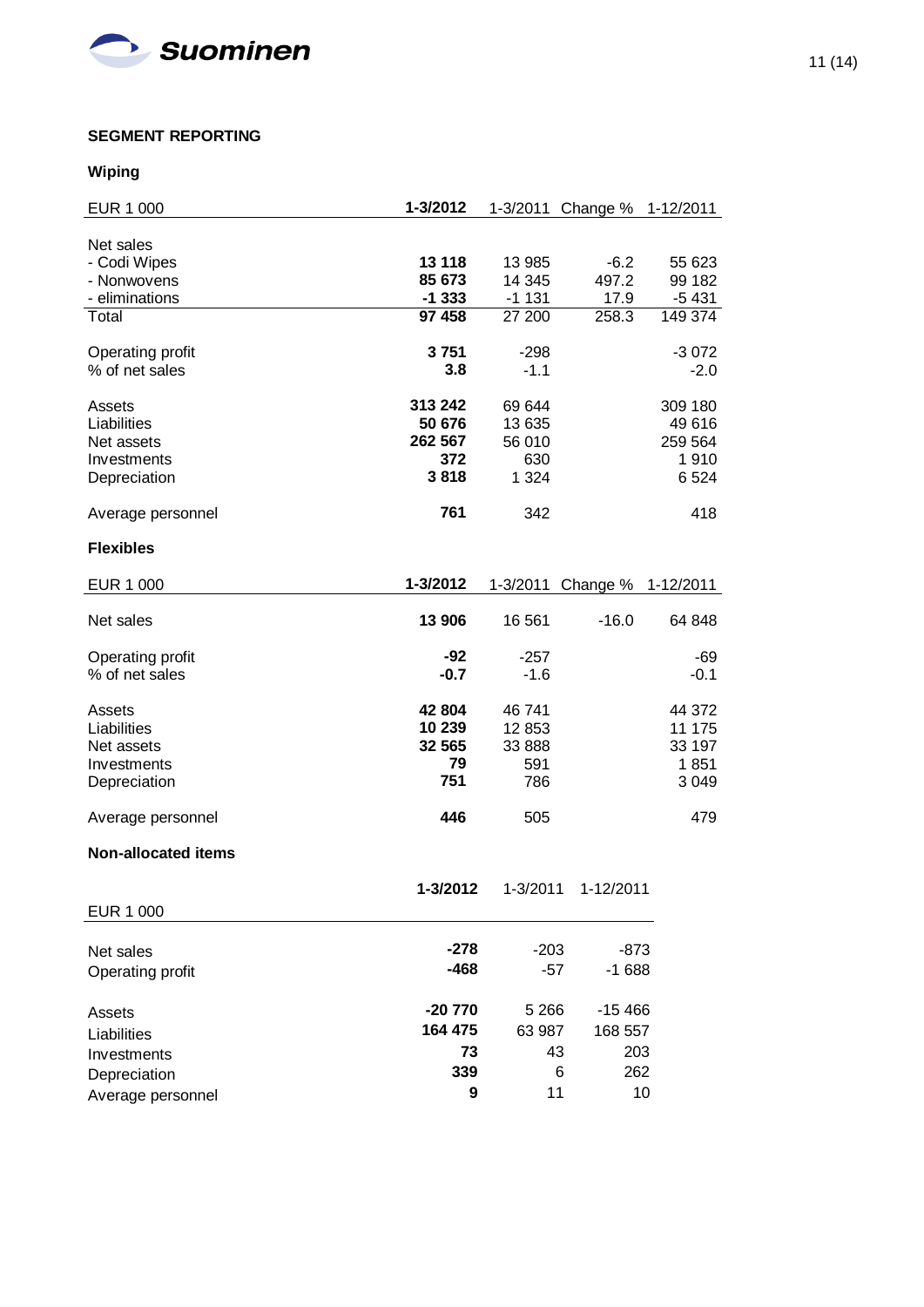

## **NET SALES BY MARKET AREA**

|                         | $1 - 3/2012$ | $1 - 3/2011$ |           |
|-------------------------|--------------|--------------|-----------|
| EUR 1 000               |              |              | 1-12/2011 |
|                         |              |              |           |
| Finland                 | 6 0 5 3      | 6 703        | 27 547    |
| Europe, other           | 48 889       | 32 904       | 141 622   |
| North and South America | 52 902       | 3491         | 41 665    |
| Other countries         | 3 2 4 3      | 459          | 2515      |
| Net sales, total        | 111 087      | 43 557       | 213 350   |

### **QUARTERLY FIGURES**

|                              |                |                 |         |         | $II/2011 -$ |
|------------------------------|----------------|-----------------|---------|---------|-------------|
| <b>EUR 1 000</b>             | <b>II/2011</b> | <b>III/2011</b> | IV/2011 | 1/2012  | 1/2012      |
| <b>Net sales</b>             |                |                 |         |         |             |
| Wiping                       |                |                 |         |         |             |
| - Codi Wipes                 | 13 586         | 14 936          | 13 116  | 13 118  | 54 756      |
| - Nonwovens                  | 14 215         | 12 189          | 58 433  | 85 673  | 170 510     |
| - eliminations               | $-1911$        | $-778$          | $-1611$ | $-1333$ | $-5633$     |
| Total                        | 25 890         | 26 347          | 69 937  | 97 458  | 219 633     |
| Flexibles                    | 17 019         | 16 210          | 15 0 59 | 13 906  | 62 194      |
| Non-allocated items          | $-294$         | $-227$          | $-149$  | $-278$  | $-947$      |
| Net sales, total             | 42 616         | 42 330          | 84 847  | 111 087 | 280 879     |
|                              |                |                 |         |         |             |
| <b>Operating profit</b>      |                |                 |         |         |             |
| Wiping                       | 60             | $-1674$         | $-260$  | 3751    | 1877        |
| % of net sales               | 0.2            | $-6.4$          | $-0.4$  | 3.8     | 0.9         |
| Flexibles                    | 512            | 340             | $-69$   | $-576$  | 207         |
| % of net sales               | 3.0            | 2.1             | $-0.5$  | $-4.1$  | 0.3         |
| Non-allocated items          | $-230$         | $-72$           | 672     | -468    | -99         |
| Operating profit before non- |                |                 |         |         |             |
| recurring costs              | 342            | $-1406$         | 344     | 2707    | 1986        |
| % of net sales               | 0.8            | $-3.3$          | $-0.4$  | 2.4     | 0.7         |
|                              |                |                 |         |         |             |
| Non-recurring items          | $-302$         | $-492$          | $-2702$ | 484     | $-3012$     |
| Operating profit, total      | 40             | $-1899$         | $-2359$ | 3190    | $-1027$     |
| % of net sales               | 0.1            | $-4.4$          | $-2.8$  | 2.9     | 0.4         |
|                              |                |                 |         |         |             |
| Net financial expenses       | $-1457$        | $-1255$         | -938    | $-2731$ | $-6380$     |
| Profit before income taxes   | $-1417$        | $-3153$         | $-3297$ | 460     | $-7407$     |

## **TAXES FOR THE PERIOD UNDER REVIEW**

Income tax expense is recognized based on the estimated average income tax rate by country.

## **INFORMATION ON RELATED PARTIES**

Suominen has related party relationships with the members of the Board of Directors, and the members of the Corporate Executive Team, and Ahlstrom Corporation. The company has no investments in associated companies. Salaries paid to the related parties amounted to EUR 286 thousand, share-based payments EUR 6 thousand, unsecured loans EUR 100 thousand, and interest payments EUR 23 thousand.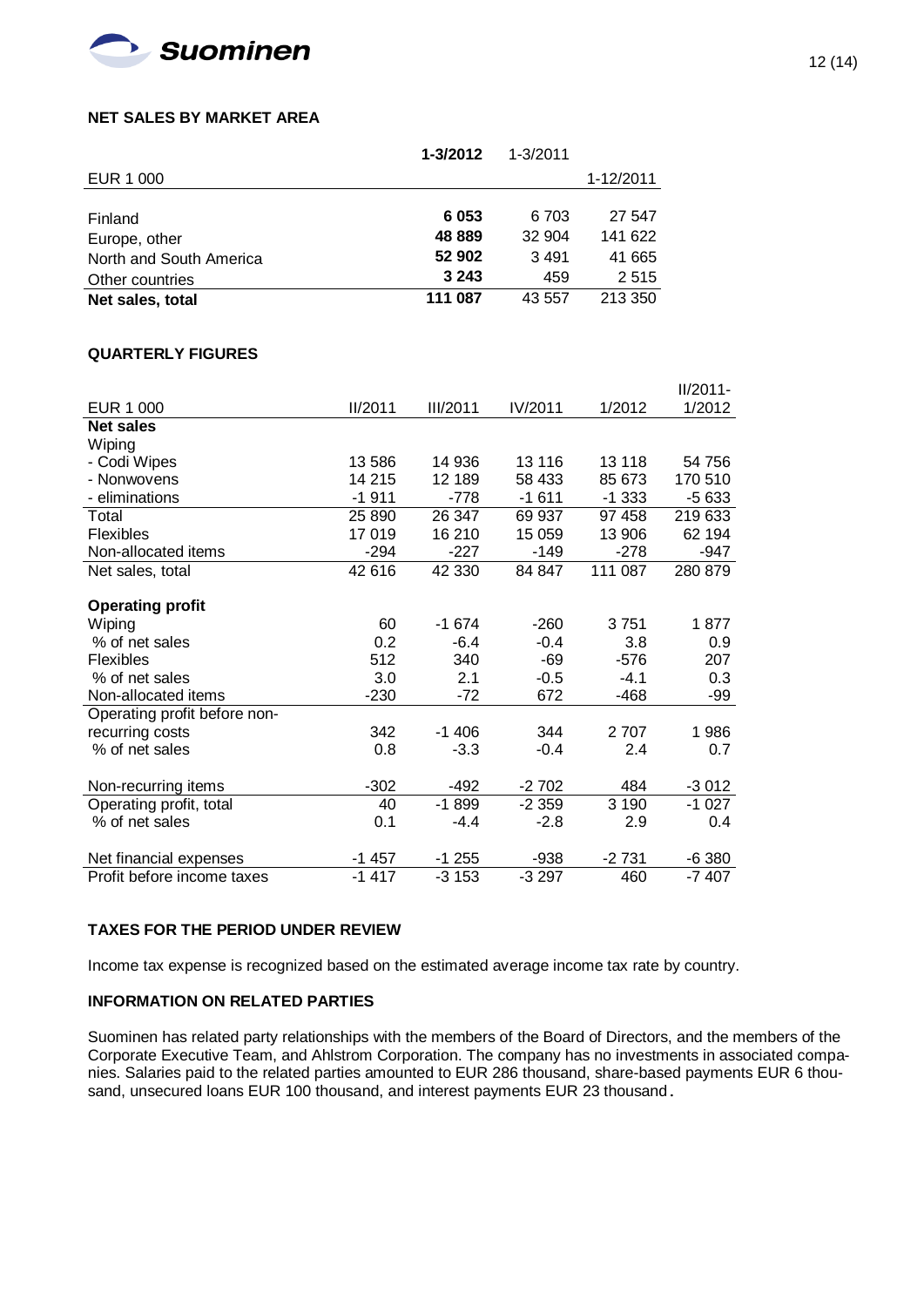

# **Other related party- transaction**

| <b>EUR 1000</b>                 | 2012    | 2011 |
|---------------------------------|---------|------|
| Sales of goods and services     | 2 7 8 0 |      |
| Purchases of goods and services | 6950    |      |
| Trade and other receivables     | 2003    |      |
| Trade and other payables        | 4898    |      |

Other related-party transactions are transactions with Ahlstrom.

# **MOVEMENTS IN BORROWINGS**

| EUR 1 000                                              | 1-3/2012 | 1-3/2011 |
|--------------------------------------------------------|----------|----------|
|                                                        |          |          |
| Total borrowings on 1 January                          | 161 730  | 61 282   |
|                                                        |          |          |
| Current loans from financial institutions on 1 January | 19 929   | 17 000   |
| Change in current loans from financial institutions    | 1 542    |          |
| Current loans from financial institutions on 31 March  | 21 471   | 17 000   |
|                                                        |          |          |
| Commercial papers on 1 January                         |          | 988      |
| Change in commercial papers                            |          |          |
| Commercial papers on 31 March                          |          | 988      |
|                                                        |          |          |
| Non-current loans on 1 January                         | 139 961  | 37 294   |
| Change in non-current loans                            | -5 819   | 2 2 1 1  |
| Non-current loans on 31 March                          | 134 142  | 39 505   |
|                                                        |          |          |
| Capital loans on 1 January                             | 1840     | 6 000    |
| Change in capital loans                                | -920     | $-2000$  |
| Capital loans on 31 March                              | 920      | 4 000    |
|                                                        |          |          |
| Total borrowings on 31 March                           | 156 533  | 61 493   |

# **CHANGES IN FIXED ASSETS**

|                                  |          | 1-3/2012   | 1-3/2011 |            | 1-12/2011 |            |
|----------------------------------|----------|------------|----------|------------|-----------|------------|
| EUR 1 000                        | Tangible | Intangible | Tangible | Intangible | Tangible  | Intangible |
| Carrying value at the beginning  |          |            |          |            |           |            |
| of the period                    | 139886   | 13 146     | 53 873   | 776        | 53 873    | 776        |
| <b>Business combinations</b>     |          |            |          |            | 89 1 24   | 12 5 84    |
| Investments                      | 485      | 39         | 1 1 4 9  | 48         | 3678      | 220        |
| Decreases                        | $-1.377$ |            | $-1040$  |            | $-1226$   |            |
| Depreciation                     | $-4522$  | -387       | $-2066$  | -50        | $-9.399$  | -436       |
| Translation differences and oth- |          |            |          |            |           |            |
| er changes                       | $-1.301$ | 11         | -40      | -1         | 3836      |            |
| Carrying value at the end of the |          |            |          |            |           |            |
| period                           | 133 171  | 12808      | 51 876   | 773        | 139886    | 13 146     |